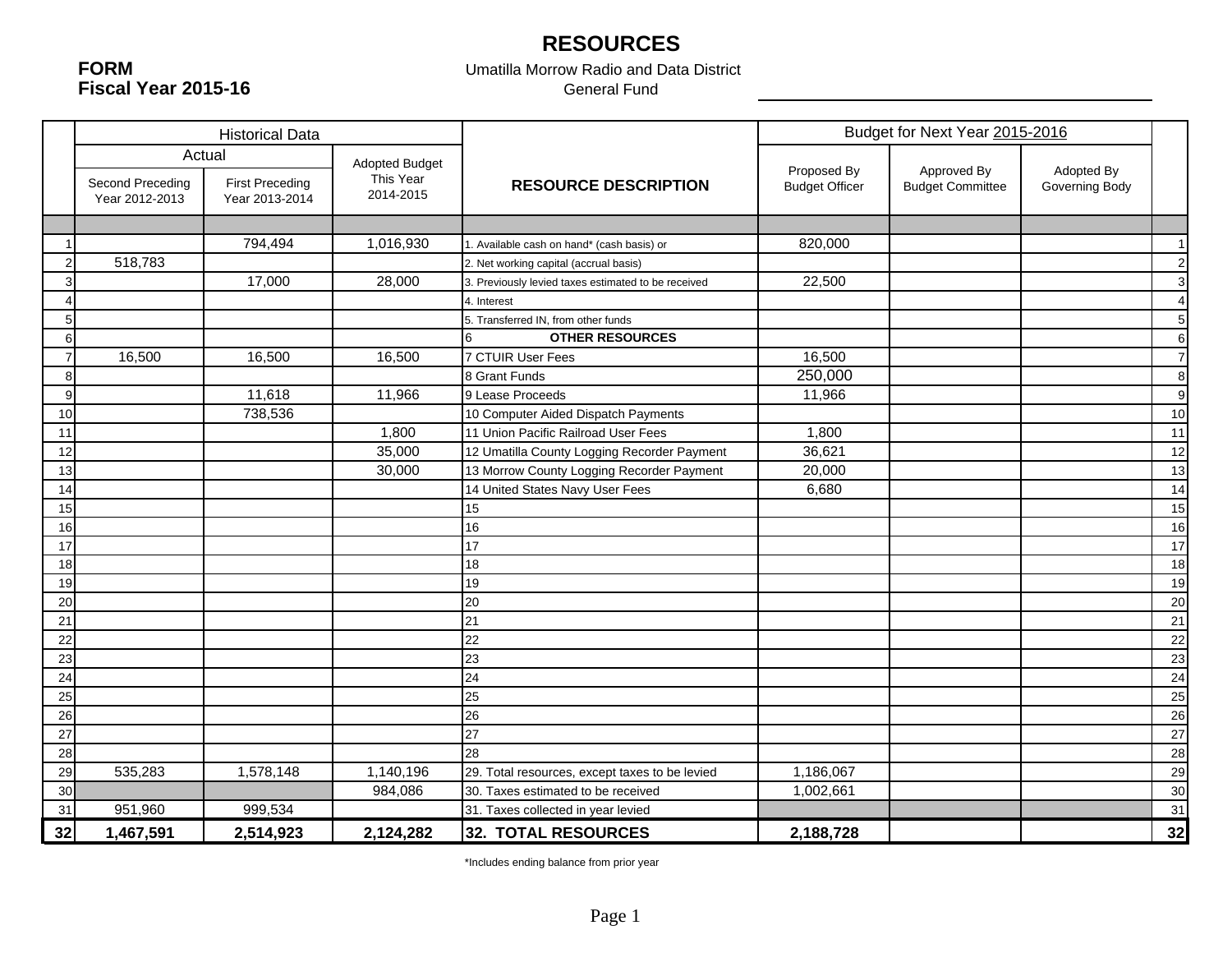#### **REQUIREMENTS SUMMARY**

#### Umatilla Morrow Radio & Data District

General Fund

Fiscal Year 2015-16

|    |                  | <b>Historical Data</b> |                |                                                                     |                       | Budget For Next Year 2015-2016 |                |                |
|----|------------------|------------------------|----------------|---------------------------------------------------------------------|-----------------------|--------------------------------|----------------|----------------|
|    |                  | <b>Actual</b>          | Adopted Budget | <b>EXPENDITURE DESCRIPTION</b>                                      |                       |                                |                |                |
|    | Second Preceding | <b>First Preceding</b> | This Year      |                                                                     | Proprosed By          | Approved By                    | Adopted By     |                |
|    | 2012-2013        | 2013-2014              | 2014-2015      |                                                                     | <b>Budget Officer</b> | <b>Budget Committee</b>        | Governing Body |                |
|    |                  |                        |                | PERSONNEL SERVICES                                                  |                       |                                |                |                |
|    | 81,000           | 83,430                 | 83,430         | 1 District Administrator                                            | 83,430                |                                |                | $\overline{1}$ |
|    | 39,731           | 41,200                 | 42,680         | 2 Administrative/Technical Assistant                                | 43,930                |                                |                | $\overline{c}$ |
| 3  |                  | 17,000                 | 70,000         | 3 Communications Technician                                         | 72,855                |                                |                | $\mathbf{3}$   |
|    | 37,305           | 46,079                 | 51,000         | 4 Payroll Taxes                                                     | 51,800                |                                |                | $\overline{4}$ |
| 5  | 22,938           | 17,353                 | 27,406         | 5 PERS                                                              | 38,000                |                                |                | 5              |
| 6  | 11,199           | 29,063                 | 52,500         | 6 Medical                                                           | 58,800                |                                |                | $\,6$          |
|    | 2,153            | 3,448                  | 5,000          | 7 Workers Comp                                                      | 6,400                 |                                |                | $\overline{7}$ |
| 8  | 215              | 288                    | 450            | 8 Life Insurance                                                    | 450                   |                                |                | $\,8\,$        |
| 9  | 198              | 594                    | 900            | 9 Long Term Disability Insurance                                    | 1,050                 |                                |                | 9              |
| 10 |                  |                        |                | 10 <sup>1</sup>                                                     |                       |                                |                | 10             |
|    |                  |                        |                |                                                                     |                       |                                |                |                |
| 11 | 194,739          | 238,455                | 333,366        | 11 TOTAL PERSONAL SERVICES                                          | 356,715               |                                |                | 11             |
|    | $\mathbf{2}$     | $\overline{2}$         | $\mathbf{2}$   | <b>Total Full-Time Equivalent (FTE)</b>                             | 3                     | $\mathbf{3}$                   | $\mathbf{3}$   |                |
|    |                  |                        |                | MATERIALS AND SERVICES                                              |                       |                                |                |                |
| 12 | 254,892          | 969,491                | 242,953        | <b>12 ADMINISTRATION</b>                                            | 237,500               |                                |                | 12             |
| 13 | 37,431           | 62,142                 | 231,000        | <b>13 FACILITIES</b>                                                | 362,000               |                                |                | 13             |
| 14 |                  |                        |                | 14                                                                  |                       |                                |                | 14             |
| 15 |                  |                        |                | 15                                                                  |                       |                                |                | 15             |
|    |                  |                        |                |                                                                     |                       |                                |                |                |
| 16 | 292,323          | 1,031,633              | 473,953        | <b>16 TOTAL MATERIALS AND SERVICES</b>                              | 599,500               |                                |                | 16             |
|    |                  |                        |                | CAPITAL OUTLAY                                                      |                       |                                |                |                |
| 17 | 71,286           | 30,447                 | 96,000         | <b>17 EQUIPMENT</b>                                                 | 373,000               |                                |                | 17             |
| 18 | $\mathbf 0$      | 314,607                | 57,503         | 18 Infrastructure and Equipment Replacement                         | 21,113                |                                |                | 18             |
| 19 |                  |                        |                | 19                                                                  |                       |                                |                | 19             |
| 20 |                  |                        |                | 20                                                                  |                       |                                |                | 20             |
| 21 |                  |                        |                | 21                                                                  |                       |                                |                | 21             |
| 22 | 71,286           | 345,054                | 153,503        | <b>22 TOTAL CAPITAL OUTLAY</b>                                      | 394,113               |                                |                | 22             |
|    |                  |                        |                | REQUIREMENTS FOR OTHER ORG. UNITS OR PROGRAMS (from other LB-30A's) |                       |                                |                |                |
| 23 |                  |                        |                | 23                                                                  |                       |                                |                | 23             |
| 24 |                  |                        |                | 24                                                                  |                       |                                |                | 24             |
| 25 |                  |                        |                | 25                                                                  |                       |                                |                | 25             |
| 26 |                  |                        |                | 26                                                                  |                       |                                |                | 26             |
| 27 |                  |                        |                | 27                                                                  |                       |                                |                | 27             |
| 28 | 558,347          | 1,615,142              | 960,822        | 28 TOTAL ORG./PROG. REQUIREMENTS                                    | 1,350,328             |                                |                | 28             |

150-504-030 (Rev 11/13)

### **FORMLB-30A**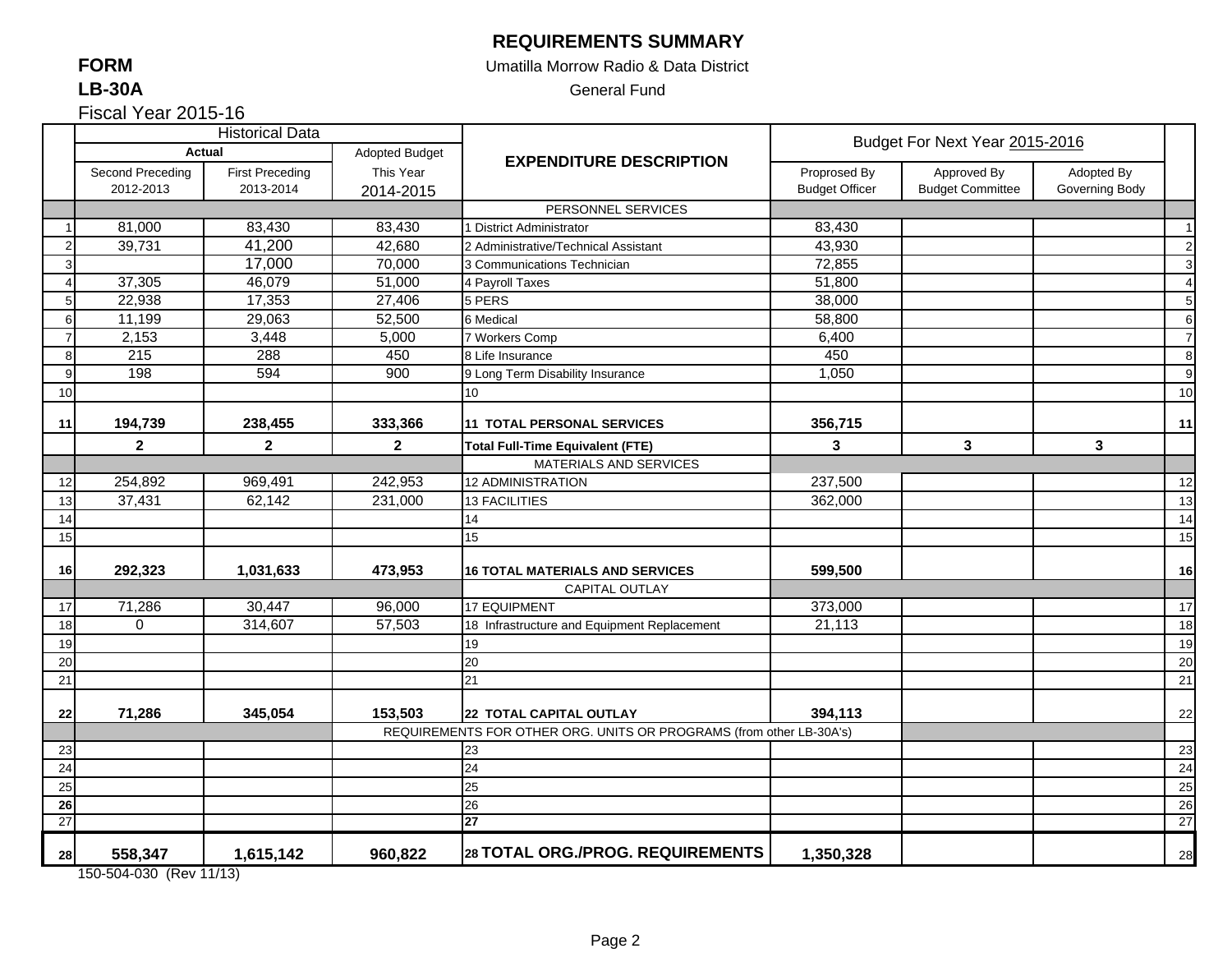## **REQUIREMENTS SUMMARY**

**FORM**

Umatilla Morrow Radio & Data District

**LB-30B**

General Fund

Fiscal Year 2015-16

|                |                  | <b>Historical Data</b> |                |                                                  |                       |                                |                |                |
|----------------|------------------|------------------------|----------------|--------------------------------------------------|-----------------------|--------------------------------|----------------|----------------|
|                | Actual           |                        | Adopted Budget | <b>REQUIREMENTS DESCRIPTION</b>                  |                       | Budget For Next Year 2015-2016 |                |                |
|                | Second Preceding | <b>First Preceding</b> | This Year      |                                                  | Proprosed By          | Approved By                    | Adopted By     |                |
|                | 2012-2013        | 2013-2014              | 2014-2015      |                                                  | <b>Budget Officer</b> | <b>Budget Committee</b>        | Governing Body |                |
|                |                  |                        |                | PERSONNEL SERVICES NOT ALLOCATED                 |                       |                                |                |                |
|                | 62,672           | 70,000                 | 94,000         | 1 Unappropriated Ending Balance                  | 118,600               | 0                              | 0              |                |
|                | 62,672           | 70,000                 | 94,000         | 2 TOTAL PERSONAL SERVICES                        | 118,600               | $\mathbf{0}$                   | $\mathbf 0$    | $\mathbf 2$    |
|                |                  |                        |                | <b>Total Full-Time Equivalent (FTE)</b>          |                       |                                |                | 3              |
|                |                  |                        |                | MATERIALS AND SERVICES NOT ALLOCATED             |                       |                                |                |                |
|                | 20.942           | 27,850                 | 11,000         | 3 ADMINISTRATION - Unappropriated Ending Balance | 11,000                | $\mathbf 0$                    | 0              | 4              |
|                |                  | 10,000                 | 10,000         | 4 FACILITIES - Unappropriated Ending Balance     | 10,000                | $\mathbf 0$                    | 0              | 5              |
| 6              | 20,942           | 37,850                 | 21,000         | <b>5 TOTAL MATERIALS AND SERVICES</b>            | 21,000                | $\bf{0}$                       | $\mathbf{0}$   | 6              |
|                |                  |                        |                | CAPITAL OUTLAY NOT ALLOCATED                     |                       |                                |                |                |
|                |                  |                        | 327,220        | 6 Infrastructure & Equipment Replacement         | 0                     | $\mathbf 0$                    | $\mathbf 0$    | $\overline{7}$ |
|                |                  |                        |                |                                                  |                       |                                |                | 8              |
| 9 <sub>l</sub> | $\mathbf 0$      | $\mathbf 0$            | 327,220        | 8 TOTAL CAPITAL OUTLAY                           | $\mathbf 0$           | $\mathbf 0$                    | $\mathbf 0$    | 9              |
|                |                  |                        |                | <b>DEBT SERVICE</b>                              |                       |                                |                |                |
| 10             | 31,723           | 1,000                  | 655,440        | 9 Debt Payments                                  | 633,000               | $\mathbf 0$                    | $\mathbf 0$    | 10             |
| 11             |                  |                        |                | 10 <sup>10</sup>                                 |                       |                                |                | 11             |
| 12             | 31,723           | 1.000                  | 655,440        | <b>11 TOTAL DEBT SERVICE</b>                     | 633,000               | $\mathbf{0}$                   | $\mathbf{0}$   | 12             |
|                |                  |                        |                | SPECIAL PAYMENTS                                 |                       |                                |                |                |
| 13             |                  |                        |                | 12 <sup>2</sup>                                  |                       |                                |                | 13             |
| 14             | $\bf{0}$         | $\mathbf{0}$           | $\mathbf{0}$   | <b>13 TOTAL SPECIAL PAYMENTS</b>                 | $\mathbf{0}$          | $\bf{0}$                       | $\mathbf 0$    | 14             |
|                |                  |                        |                | <b>INTERFUND TRANSFERS</b>                       |                       |                                |                |                |
| 15             |                  |                        |                | 14                                               |                       |                                |                | 15             |
| 16             | $\mathbf 0$      | $\mathbf 0$            | $\mathbf 0$    | <b>15 TOTAL INTERFUND TRANSFERS</b>              | $\mathbf 0$           | $\mathbf 0$                    | $\mathbf 0$    | 16             |
|                |                  |                        |                | OPERATING CONTINGENCY                            |                       |                                |                |                |
| 17             | 61,800           | 61,800                 | 61,800         | <b>16 TOTAL OPERATING CONTINGENCY</b>            | 61,800                | $\mathbf 0$                    | $\mathbf 0$    | 17             |
| 18             | 115,337          | 107,850                | 1,097,660      | 17 Total Requirements Not Allocated              | 772,600               | $\mathbf 0$                    | 0              | 18             |
| 19             | 558,347          | 1,615,142              | 960,822        | 18 Total Org. Unit/Prog. Requirements (LB-30A)   | 1,350,328             | $\mathbf 0$                    | 0              | 19             |
| 20             | $\Omega$         | $\Omega$               | $\mathbf 0$    | 19 Reserved for future expenditure               | $\mathbf 0$           | $\mathbf 0$                    | 0              | 20             |
| 21             | 652,999          | 899,754                |                | 20 Ending Balance (prior years)                  |                       |                                |                | 21             |
| 22             |                  |                        | 4,000          | 21 UNAPPROPRIATED ENDING FUND BALANCE            | 4,000                 | $\mathbf 0$                    |                | 22             |
| 23             | 1,388,483        | 2,684,546              | 2,124,282      | <b>TOTAL REQUIREMENTS</b><br>22                  | 2,188,728             | $\overline{\mathbf{0}}$        | $\mathbf 0$    | 23             |

150-504-030 (Rev 11/13)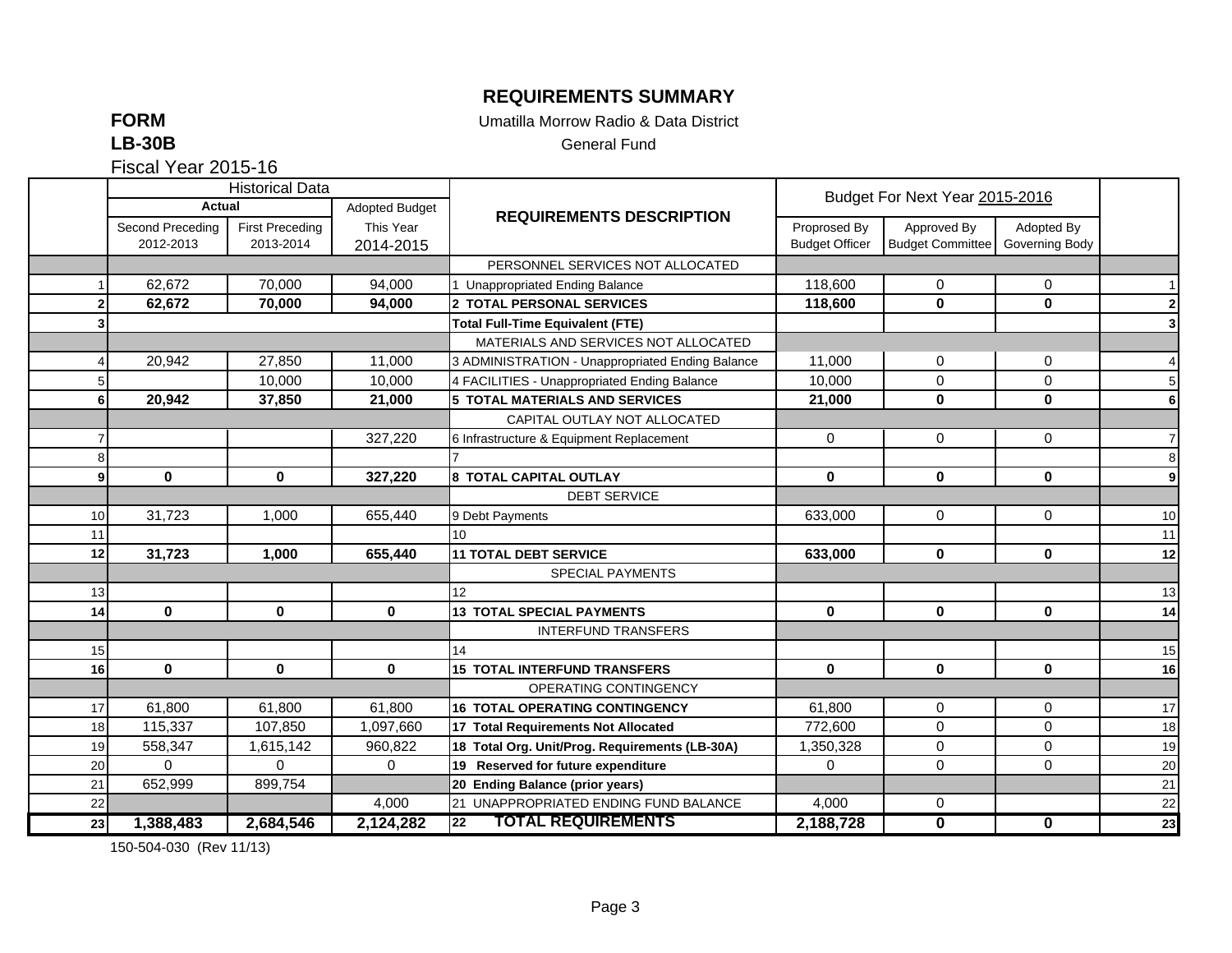## **DETAILED REQUIREMENTS**

 Personnel Services Umatilla Morrow Radio & Data District

|                                                       | Fiscal Year 2015-16 |                        |                       | <b>General Fund</b>                          |                      |                    |                                |                         |                |                  |
|-------------------------------------------------------|---------------------|------------------------|-----------------------|----------------------------------------------|----------------------|--------------------|--------------------------------|-------------------------|----------------|------------------|
|                                                       |                     | <b>Historical Data</b> |                       |                                              |                      |                    | Budget for Next Year 2015-2016 |                         |                |                  |
|                                                       |                     | Actual                 | <b>Adopted Budget</b> | <b>REQUIREMENTS DESCRIPTION</b>              | Number of<br>Employ- |                    |                                |                         |                |                  |
|                                                       | Second Preceding    | <b>First Preceding</b> | This Year             |                                              | ees                  |                    | Proposed by                    | Approved by             | Adopted by     |                  |
|                                                       | 2012-2013           | 2013-2014              | 2014-2015             |                                              |                      | Range <sup>®</sup> | <b>Budget Officer</b>          | <b>Budget Committee</b> | Governing Body |                  |
| 1                                                     |                     |                        |                       | 1 PERSONNEL SERVICES                         |                      |                    |                                |                         |                | $\mathbf{1}$     |
| $\boldsymbol{2}$                                      | 81,000              | 83,430                 |                       | 83,430 2 District Administrator              |                      |                    | 83,430                         |                         |                | $\boldsymbol{2}$ |
| $\ensuremath{\mathsf{3}}$                             | 39,731              | 41,200                 |                       | 42,680 3 Administrative/Technical Assistant  | 1                    |                    | 43,930                         |                         |                | $\overline{3}$   |
| $\overline{4}$                                        |                     | 17,000                 |                       | 70,000 4 Communications Technician           |                      |                    | 72,855                         |                         |                | $\overline{4}$   |
| $\sqrt{5}$                                            | 37,305              | 46,079                 |                       | 51,000 5 Payroll Taxes                       |                      |                    | 51,800                         |                         |                | $\overline{5}$   |
| $\,6\,$                                               | 22,938              | 17,353                 |                       | 27,406 6 PERS                                |                      |                    | 38,000                         |                         |                | $6\phantom{1}6$  |
| $\overline{7}$                                        | 11,199              | 29,063                 |                       | 52,500 7 Medical                             |                      |                    | 58,800                         |                         |                | $\overline{7}$   |
| $\, 8$                                                | 2,153               | 3,448                  |                       | 5,000 8 Workers Comp                         |                      |                    | 6,400                          |                         |                | 8                |
| $\overline{9}$                                        | 215                 | 288                    |                       | 450 9 Life Insurance                         |                      |                    | 450                            |                         |                | 9                |
| 10                                                    | 198                 | 594                    |                       | 900 10 Long Term Disability Insurance        |                      |                    | 1,050                          |                         |                | 10               |
| 11                                                    |                     |                        |                       | 11                                           |                      |                    |                                |                         |                | 11               |
| 12                                                    |                     |                        |                       | 12                                           |                      |                    |                                |                         |                | 12               |
| 13                                                    |                     |                        |                       | 13                                           |                      |                    |                                |                         |                | 13               |
| 14                                                    |                     |                        |                       | 14                                           |                      |                    |                                |                         |                | 14               |
| 15                                                    |                     |                        |                       | 15                                           |                      |                    |                                |                         |                | 15               |
| 16                                                    |                     |                        |                       | 16                                           |                      |                    |                                |                         |                | 16               |
| 17                                                    |                     |                        |                       | 17                                           |                      |                    |                                |                         |                | 17               |
| 18                                                    |                     |                        |                       | 18                                           |                      |                    |                                |                         |                | $\overline{18}$  |
| 19                                                    |                     |                        |                       | 19                                           |                      |                    |                                |                         |                | 19               |
| 20                                                    |                     |                        |                       | 20                                           |                      |                    |                                |                         |                | 20               |
| $\frac{21}{22}$                                       |                     |                        |                       | 21                                           |                      |                    |                                |                         |                | 21               |
|                                                       |                     |                        |                       | 22                                           |                      |                    |                                |                         |                | $\overline{22}$  |
|                                                       |                     |                        |                       | 23                                           |                      |                    |                                |                         |                | 23               |
|                                                       |                     |                        |                       | 24                                           |                      |                    |                                |                         |                | 24               |
| $\frac{23}{24}$<br>$\frac{24}{25}$<br>$\frac{26}{27}$ |                     |                        |                       | 25                                           |                      |                    |                                |                         |                | 25               |
|                                                       |                     |                        |                       | 26                                           |                      |                    |                                |                         |                | 26               |
|                                                       |                     |                        |                       | 27                                           |                      |                    |                                |                         |                | 27               |
| 28                                                    |                     |                        |                       | 28                                           |                      |                    |                                |                         |                | 28               |
| 29                                                    |                     |                        |                       | 29                                           |                      |                    |                                |                         |                | 29               |
| 30                                                    |                     |                        |                       | 333,366 30 TOTALS                            | 3                    |                    | 356,715                        |                         |                | 30               |
| 31                                                    | 11,325              | 18,339                 |                       | 31 Ending balance (prior years)              |                      |                    |                                |                         |                | 31               |
| 32                                                    | 62,672              | 70,000                 |                       | 94,000 32 UNAPPROPRIATED ENDING FUND BALANCE |                      |                    | 118,600                        |                         |                | 32               |
|                                                       |                     |                        |                       |                                              |                      |                    |                                |                         |                |                  |
| 33                                                    | 268,736             | 326,794                |                       | 427,366 33 TOTAL REQUIREMENTS                |                      |                    | 475,315                        |                         |                | 33               |

150-504-031 (Rev 12/09)

Fiscal Year 2015-16

#### **LB-31FORM**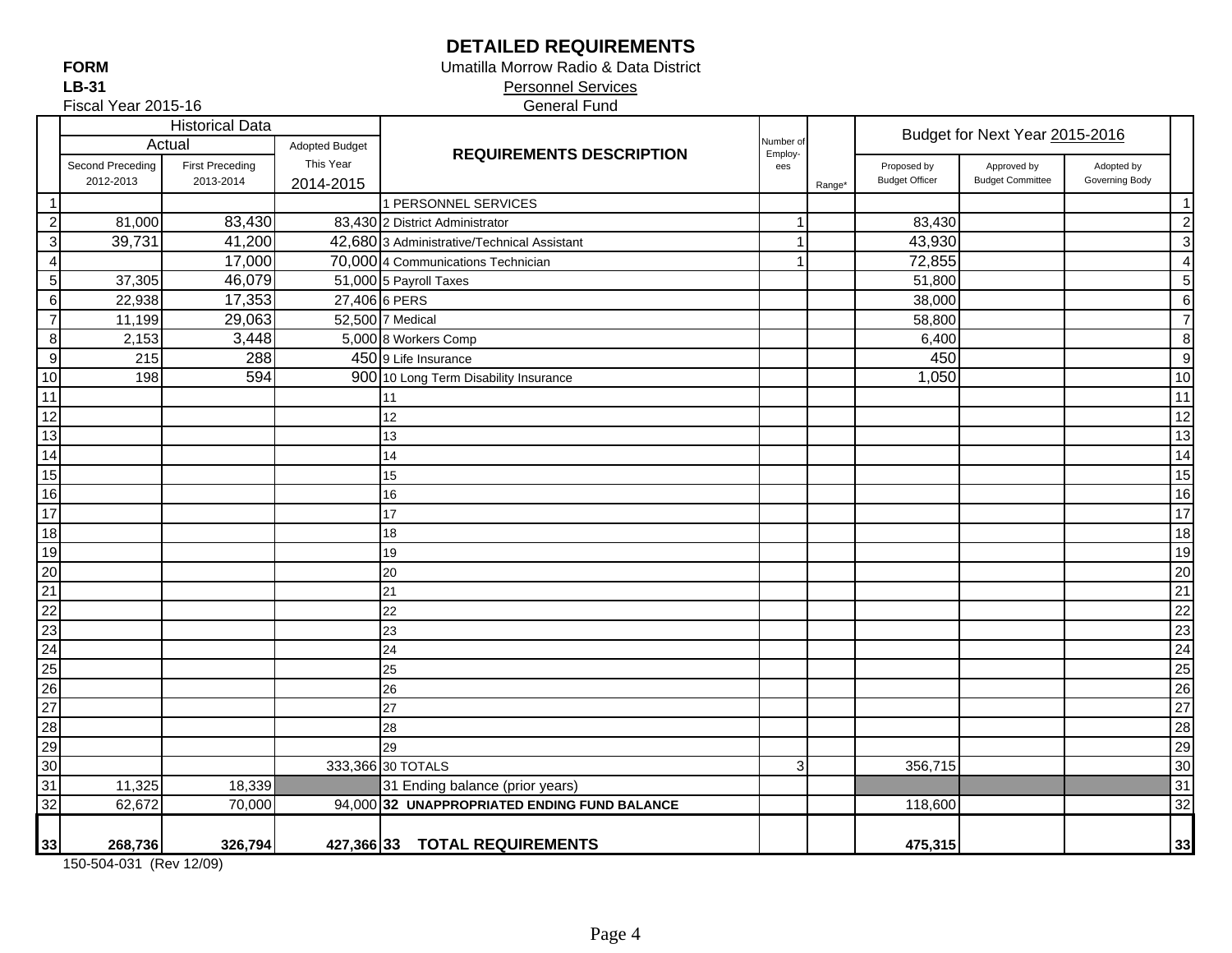## **DETAILED REQUIREMENTS**

**LB-31FORM**

#### Materials and Services General Fund Umatilla Morrow Radio & Data District

Fiscal Year 2015-16

|                 |                  | <b>Historical Data</b> |                       |                                               | Budget for Next Year 2015-2016 |                         |                |                  |
|-----------------|------------------|------------------------|-----------------------|-----------------------------------------------|--------------------------------|-------------------------|----------------|------------------|
|                 | Actual           |                        | <b>Adopted Budget</b> | <b>REQUIREMENTS DESCRIPTION</b>               |                                |                         |                |                  |
|                 | Second Preceding | <b>First Preceding</b> | This Year             |                                               | Proposed by                    | Approved by             | Adopted by     |                  |
|                 | 2012-2013        | 2013-2014              | 2014-2015             |                                               | <b>Budget Officer</b>          | <b>Budget Committee</b> | Governing Body |                  |
| $\mathbf{1}$    |                  |                        |                       | 1 MATERIALS AND SERVICES                      |                                |                         |                | $\mathbf{1}$     |
| $\mathbf{2}$    | 9,860            | 1,290                  |                       | 10,000 2 Professional Services                | 10,000                         |                         |                | $\sqrt{2}$       |
| <u>კ</u>        | 100,960          | 122,173                |                       | 70,000 3 Voice System Maintenance             | 70,000                         |                         |                | $\mathbf{3}$     |
| $\overline{4}$  | 12,376           | 12,567                 |                       | 2.000 4 IT Sevices                            | 1,700                          |                         |                | $\overline{4}$   |
| $\sqrt{5}$      | 34,182           | 23,134                 |                       | 10,000 5 Microwave System Maintenance         | 10,000                         |                         |                | 5                |
| $\sigma$        | 18,058           | 9,494                  |                       | 10,000 6 Subscriber Unit Maintenance          | 15,000                         |                         |                | $6\phantom{1}6$  |
| $\overline{7}$  | 2,078            | 3,709                  |                       | 5,000 7 Office Supplies and Maintenance       | 5,000                          |                         |                | $\overline{7}$   |
| $\infty$        | 644              | 763                    |                       | 1,500 8 Notifications and Publication         | 1,500                          |                         |                | $\, 8$           |
| $\overline{9}$  | 14,961           | 17,932                 |                       | 25,000 9 Training/Travel                      | 25,000                         |                         |                | $\boldsymbol{9}$ |
| 10              | 9,000            | 9,000                  |                       | 9,000 10 Office Space Rent                    | 9,000                          |                         |                | 10               |
| $\overline{11}$ | 1,925            | $\Omega$               |                       | 011 Warehouse Rent                            | 0                              |                         |                | 11               |
| $\overline{12}$ | 171              | 27                     |                       | 61312 Dues/Fees                               | 1,200                          |                         |                | 12               |
| 13              | $\Omega$         | $\mathbf{0}$           |                       | 600 13 Subscriber Unit Software Maintenance   | 600                            |                         |                | 13               |
| 14              | 27,983           | 28,849                 |                       | 30,000 14 Insurance/ Board Bonding            | 31,000                         |                         |                | 14               |
| 15              | 5,900            | 6,000                  |                       | 6.100 15 Annual Audit                         | 6,000                          |                         |                | 15               |
| 16              | 1,199            | 6,212                  |                       | 3,800 16 Elections                            | 3,800                          |                         |                | 16               |
| $\overline{17}$ | 1,430            | 1,926                  |                       | 3,640 17 Cell Phone and Data Card             | 2,500                          |                         |                | 17               |
| 18              | 470              | 454                    |                       | 900 18 Protective Clothing and Equipment      | 900                            |                         |                | 18               |
| 19              | 1,561            |                        |                       | 3,000 19 Test Equipment Maintenance           | 4,500                          |                         |                | 19               |
| 20              | 10,084           | 6,658                  |                       | 29,000 20 Vehicle Expenses                    | 29,000                         |                         |                | 20               |
| $\overline{21}$ | $\Omega$         | $\Omega$               |                       | 5,000 21 Legal Expenses                       | 5,000                          |                         |                | $\overline{21}$  |
| $\overline{22}$ | $\Omega$         | 337                    |                       | 1,000 22 Board Expenses                       | 1,000                          |                         |                | $\overline{22}$  |
| $\overline{23}$ | 2,050            | 3,790                  |                       | 4,800 23 Bookkeeping                          | 4,800                          |                         |                | 23               |
| $\overline{24}$ |                  | 715,175                |                       | 0 24 Bi-County Computer Aided Dispatch System |                                |                         |                | $\overline{24}$  |
| $\overline{25}$ |                  |                        |                       | 12,000 25 Technical Support                   |                                |                         |                | 25               |
| $\overline{26}$ |                  |                        |                       | 26                                            |                                |                         |                | $\overline{26}$  |
| $\overline{27}$ |                  |                        |                       | 27                                            |                                |                         |                | $\overline{27}$  |
| $\overline{28}$ |                  |                        |                       | 28                                            |                                |                         |                | 28               |
| 29              |                  |                        | 242,953 29 Totals     |                                               | 237,500                        |                         |                | 29               |
| 30              | 79,866           |                        |                       | 30 Ending balance (prior years)               |                                |                         |                | 30               |
| 31              | 20,942           | 27,850                 |                       | 11,000 31 UNAPPROPRIATED ENDING FUND BALANCE  | 11,000                         |                         |                | 31               |
| 32              | 355,700          |                        |                       | 253,953 32 TOTAL REQUIREMENTS                 | 248,500                        |                         |                | 32               |

150-504-031 (Rev 12/09)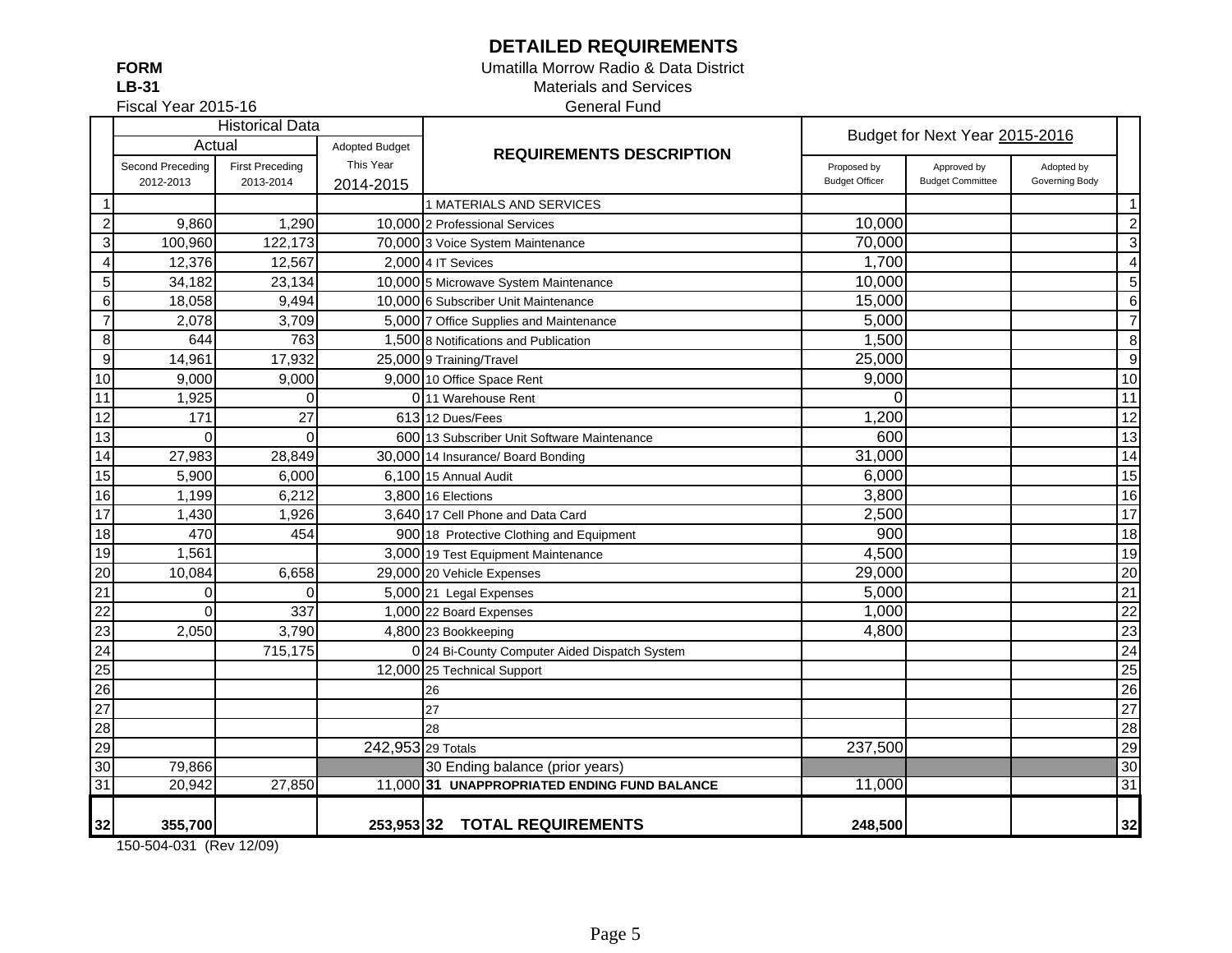# **DETAILED EXPENDITURES**

 Facilities Umatilla Morrow Radio & Data District

General Fund

|                 |                  | <b>Historical Data</b> |                       |                                              |                       | Budget for Next Year 2015-2016 |                |                 |
|-----------------|------------------|------------------------|-----------------------|----------------------------------------------|-----------------------|--------------------------------|----------------|-----------------|
|                 | Actual           |                        | <b>Adopted Budget</b> | <b>REQUIREMENTS DESCRIPTION</b>              |                       |                                |                |                 |
|                 | Second Preceding | <b>First Preceding</b> | This Year             |                                              | Proposed by           | Approved by                    | Adopted by     |                 |
|                 | 2012-2013        | 2013-2014              | 2014-2015             |                                              | <b>Budget Officer</b> | <b>Budget Committee</b>        | Governing Body |                 |
| $\mathbf{1}$    |                  |                        |                       | 1 FACILITIES                                 |                       |                                |                | $\mathbf 1$     |
| $\overline{c}$  | 23,266.48        | 32,506.00              |                       | 43,000 2 Site Leases                         | 38,000                |                                |                | $\overline{c}$  |
| $\mathbf 3$     | 14,164.66        | 29,636.00              |                       | 28,000 3 Site Maintenance                    | 68,000                |                                |                | 3               |
| $\overline{4}$  |                  |                        |                       | 10,000 4 Site Property                       | $\Omega$              |                                |                | $\overline{4}$  |
| $\sqrt{5}$      |                  |                        |                       | 150,000 5 Site Development                   | 256,000               |                                |                | $\overline{5}$  |
| $\,6\,$         |                  |                        |                       |                                              |                       |                                |                | $\overline{6}$  |
| $\overline{7}$  |                  |                        |                       |                                              |                       |                                |                | $\overline{7}$  |
| $\bf 8$         |                  |                        |                       | 8                                            |                       |                                |                | $\, 8$          |
| 9               |                  |                        |                       | 9                                            |                       |                                |                | $\overline{9}$  |
| 10              |                  |                        |                       | 10                                           |                       |                                |                | 10              |
| 11              |                  |                        |                       | 11                                           |                       |                                |                | $\overline{11}$ |
| 12              |                  |                        |                       | 12                                           |                       |                                |                | 12              |
| 13              |                  |                        |                       | 13                                           |                       |                                |                | $\overline{13}$ |
| 14              |                  |                        |                       | 14                                           |                       |                                |                | $\overline{14}$ |
| 15              |                  |                        |                       | 15                                           |                       |                                |                | 15              |
| 16              |                  |                        |                       | 16                                           |                       |                                |                | 16              |
| 17              |                  |                        |                       | 17                                           |                       |                                |                | 17              |
| 18              |                  |                        |                       | 18                                           |                       |                                |                | 18              |
| $\overline{19}$ |                  |                        |                       | 19                                           |                       |                                |                | 19              |
| 20              |                  |                        |                       | 20                                           |                       |                                |                | 20              |
| $\overline{21}$ |                  |                        |                       | 21                                           |                       |                                |                | $\overline{21}$ |
| 22              |                  |                        |                       | 22                                           |                       |                                |                | 22              |
| 23              |                  |                        |                       | 23                                           |                       |                                |                | 23              |
| 24              |                  |                        |                       | 24                                           |                       |                                |                | $\overline{24}$ |
| 25              |                  |                        |                       | 25                                           |                       |                                |                | $\overline{25}$ |
| 26              |                  |                        |                       | 26                                           |                       |                                |                | $\overline{26}$ |
| $\overline{27}$ |                  |                        |                       | 27                                           |                       |                                |                | $\overline{27}$ |
| 28              |                  |                        |                       | 28                                           |                       |                                |                | $\overline{28}$ |
| 29              |                  |                        |                       | 29                                           |                       |                                |                | 29              |
| 30              |                  |                        |                       | 30 Totals                                    | 362,000               |                                |                | 30              |
| 31              | 47,568.86        | 47,568.86              |                       | 31 Ending balance (prior years)              |                       |                                |                | 31              |
| 32              |                  | 10,000.00              |                       | 10,000 32 UNAPPROPRIATED ENDING FUND BALANCE | 10,000                |                                |                | 32              |
|                 |                  |                        |                       |                                              |                       |                                |                |                 |
| 33              | 85,000           | 85,000                 |                       | 241,000 33 TOTAL REQUIREMENTS                | 372,000               |                                |                | 33              |

150-504-031 (Rev 12/09)

Fiscal Year 2015-16

**LB-31FORM**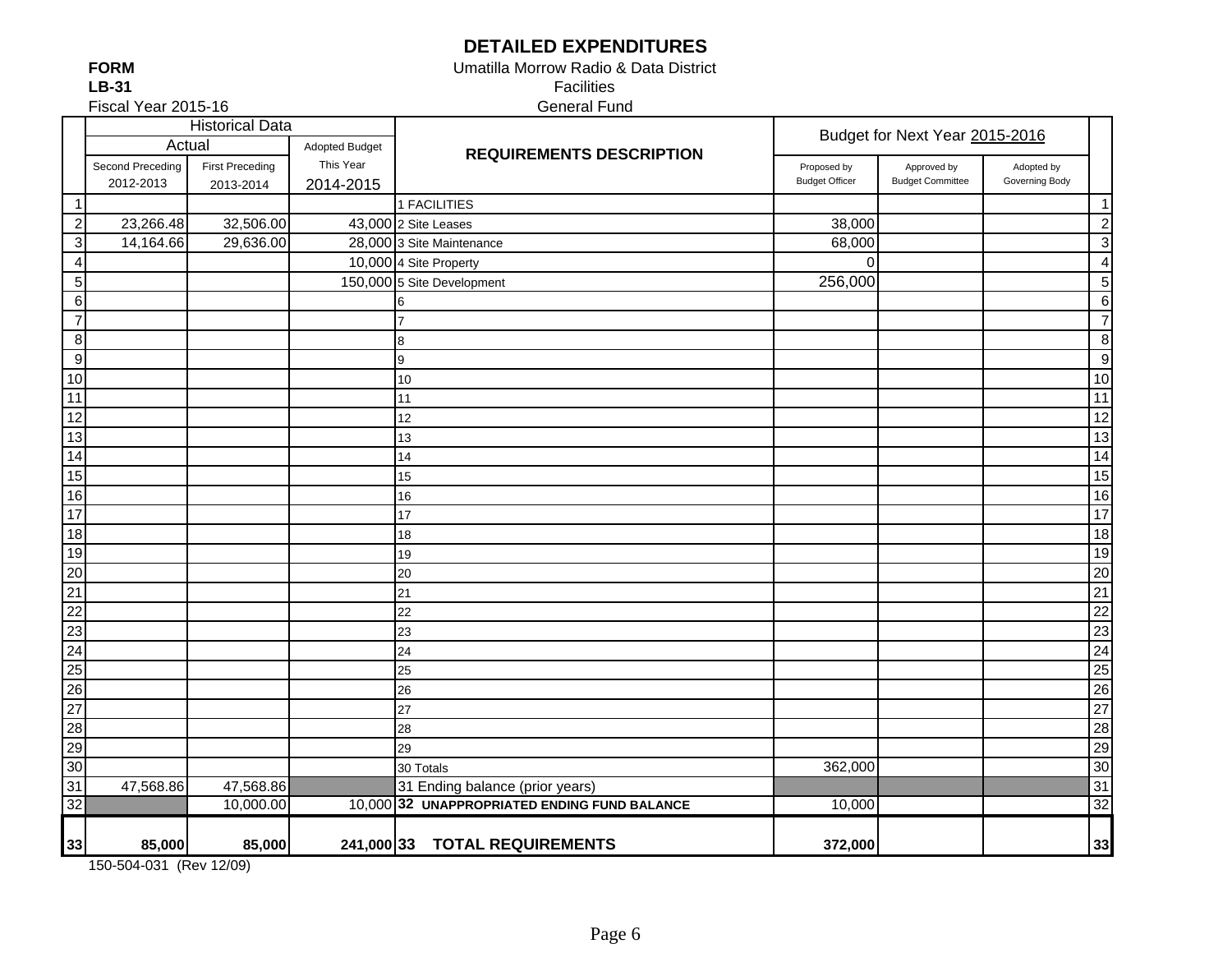## **DETAILED EXPENDITURES**

**LB-31FORM**

#### Equipment General Fund Umatilla Morrow Radio & Data District

Fiscal Year 2015-16

|                                               | <b>Historical Data</b> |                        |                       |                                                          | Budget for Next Year 2015-2016 |                         |                |                         |
|-----------------------------------------------|------------------------|------------------------|-----------------------|----------------------------------------------------------|--------------------------------|-------------------------|----------------|-------------------------|
|                                               | Actual                 |                        | <b>Adopted Budget</b> | <b>REQUIREMENTS DESCRIPTION</b>                          |                                |                         |                |                         |
|                                               | Second Preceding       | <b>First Preceding</b> | This Year             |                                                          | Proposed by                    | Approved by             | Adopted by     |                         |
|                                               | 2012-2013              | 2013-2014              | 2014-2015             |                                                          | <b>Budget Officer</b>          | <b>Budget Committee</b> | Governing Body |                         |
| -1                                            |                        |                        |                       | 1 EQUIPMENT                                              |                                |                         |                | $\mathbf{1}$            |
| $\sqrt{2}$                                    | 30,860.18              |                        |                       | 36,000 2 Site Equipment                                  | 58,000                         |                         |                | $\overline{\mathbf{c}}$ |
| $\ensuremath{\mathsf{3}}$                     | 27,325.57              |                        |                       | 30,000 3 Field Equipment (Mobile, Portable, Pager Units) | 25,000                         |                         |                | $\mathbf{3}$            |
| 4                                             | 9,184.93               |                        |                       | 10,000 4 Interoperablity Equipment                       | 10,000                         |                         |                | $\overline{4}$          |
| $\mathbf 5$                                   | 3,915.00               |                        |                       | 5 Channel Bank Upgrade Project                           |                                |                         |                | 5                       |
| $\,6$                                         |                        |                        |                       | 20,000 6 Test Equipment                                  | 30,000                         |                         |                | $\,6$                   |
| $\overline{7}$                                |                        |                        |                       | 7 Regional Interoperability Project                      | 250,000                        |                         |                | $\overline{7}$          |
| $\bf 8$                                       |                        |                        |                       | 8                                                        |                                |                         |                | $\bf 8$                 |
| $\boldsymbol{9}$                              |                        |                        |                       | 9                                                        |                                |                         |                | $\boldsymbol{9}$        |
| 10                                            |                        |                        |                       | 10                                                       |                                |                         |                | 10                      |
| 11                                            |                        |                        |                       | 11                                                       |                                |                         |                | 11                      |
| 12                                            |                        |                        |                       | 12                                                       |                                |                         |                | $\overline{12}$         |
| 13                                            |                        |                        |                       | 13                                                       |                                |                         |                | $\overline{13}$         |
| 14                                            |                        |                        |                       | 14                                                       |                                |                         |                | 14                      |
| 15                                            |                        |                        |                       | 15                                                       |                                |                         |                | 15                      |
| 16                                            |                        |                        |                       | 16                                                       |                                |                         |                | 16                      |
| 17                                            |                        |                        |                       | 17                                                       |                                |                         |                | $\overline{17}$         |
| 18                                            |                        |                        |                       | 18                                                       |                                |                         |                | 18                      |
| 19                                            |                        |                        |                       | 19                                                       |                                |                         |                | 19                      |
| $\frac{20}{21}$                               |                        |                        |                       | 20                                                       |                                |                         |                | $\overline{20}$         |
|                                               |                        |                        |                       | 21                                                       |                                |                         |                | $\overline{21}$         |
|                                               |                        |                        |                       | 22                                                       |                                |                         |                | $\overline{22}$         |
|                                               |                        |                        |                       | 23                                                       |                                |                         |                | 23                      |
| $\begin{array}{r} 22 \\ 23 \\ 24 \end{array}$ |                        |                        |                       | 24                                                       |                                |                         |                | $\overline{24}$         |
|                                               |                        |                        |                       | 25                                                       |                                |                         |                | $\overline{25}$         |
|                                               |                        |                        |                       | 26                                                       |                                |                         |                | 26                      |
|                                               |                        |                        |                       | 27                                                       |                                |                         |                | 27                      |
|                                               |                        |                        |                       | 28                                                       |                                |                         |                | 28                      |
|                                               |                        |                        |                       | 29                                                       |                                |                         |                | 29                      |
| 25<br>26<br>27<br>28<br>29<br>30<br>31<br>32  |                        |                        |                       | 30 Totals                                                | 373,000                        |                         |                | 30                      |
|                                               | 148,714.32             |                        |                       | 31 Ending balance (prior years)                          |                                |                         |                | 31                      |
|                                               |                        |                        |                       | 32 UNAPPROPRIATED ENDING FUND BALANCE                    |                                |                         |                | 32                      |
| 33                                            | 220,000                | 54,912                 |                       | 96,000 33 TOTAL REQUIREMENTS                             | 373,000                        |                         |                | 33                      |

150-504-031 (Rev 12/09)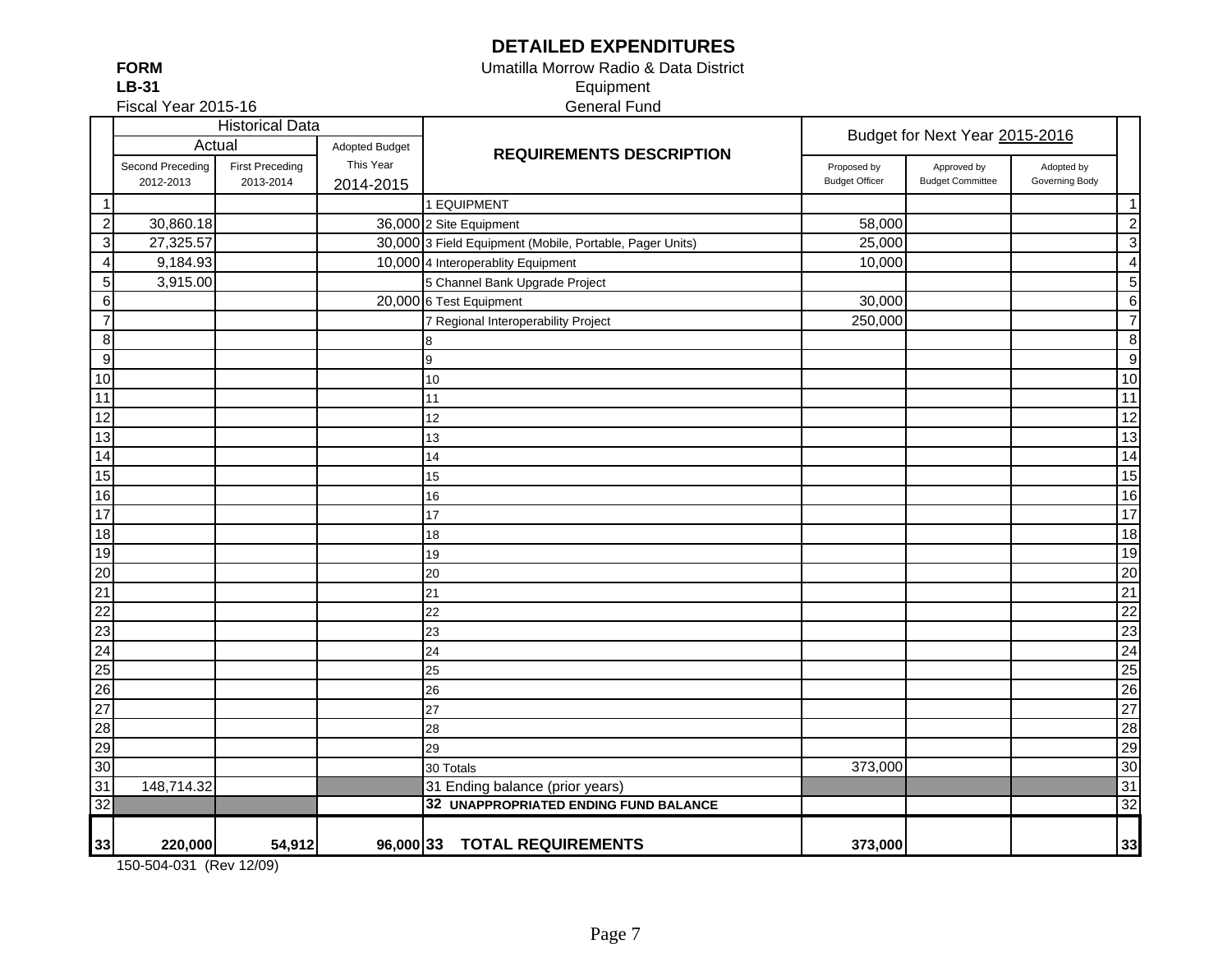**DETAILED REQUIREMENTS**

**FORMLB-31**

Fiscal Year 2015-16

Infrastructure and Equipment Replacement General Fund Umatilla Morrow Radio & Data District

|                                    | <b>Historical Data</b>        |                                     |                                                   |                                                   | Budget for Next Year 2015-2016       |                                        |                              |                          |
|------------------------------------|-------------------------------|-------------------------------------|---------------------------------------------------|---------------------------------------------------|--------------------------------------|----------------------------------------|------------------------------|--------------------------|
|                                    | Actual                        |                                     | Adopted Budget<br><b>REQUIREMENTS DESCRIPTION</b> |                                                   |                                      |                                        |                              |                          |
|                                    | Second Preceding<br>2012-2013 | <b>First Preceding</b><br>2013-2014 | This Year<br>2014-2015                            |                                                   | Proposed by<br><b>Budget Officer</b> | Approved by<br><b>Budget Committee</b> | Adopted by<br>Governing Body |                          |
| -1                                 |                               | 314,607                             |                                                   | 57,503 1 Infrastructure and Equipment Replacement | 21,113                               |                                        |                              | $\overline{\phantom{1}}$ |
| $\overline{c}$                     |                               |                                     |                                                   | $\mathcal{P}$                                     |                                      |                                        |                              | $\overline{2}$           |
| $\mathbf{3}$                       |                               |                                     |                                                   | 3                                                 |                                      |                                        |                              | 3                        |
| $\overline{4}$                     |                               |                                     |                                                   | 4                                                 |                                      |                                        |                              | $\overline{4}$           |
| 5 <sub>5</sub>                     |                               |                                     |                                                   | 5                                                 |                                      |                                        |                              | 5                        |
| $6 \mid$                           |                               |                                     |                                                   | $6\phantom{.0}$                                   |                                      |                                        |                              | 6                        |
| $\overline{7}$                     |                               |                                     |                                                   | $\overline{7}$                                    |                                      |                                        |                              | $\overline{7}$           |
| 8                                  |                               |                                     |                                                   | 8                                                 |                                      |                                        |                              | 8                        |
| 9                                  |                               |                                     |                                                   | 9                                                 |                                      |                                        |                              | 9                        |
| 10                                 |                               |                                     |                                                   | 10                                                |                                      |                                        |                              | 10                       |
| 11                                 |                               |                                     |                                                   | 11                                                |                                      |                                        |                              | 11                       |
| 12                                 |                               |                                     |                                                   | 12                                                |                                      |                                        |                              | $\overline{12}$          |
| 13                                 |                               |                                     |                                                   | 13                                                |                                      |                                        |                              | 13                       |
| 14                                 |                               |                                     |                                                   | 14                                                |                                      |                                        |                              | 14                       |
| 15                                 |                               |                                     |                                                   | 15                                                |                                      |                                        |                              | 15                       |
| 16                                 |                               |                                     |                                                   | 16                                                |                                      |                                        |                              | 16                       |
| $\frac{1}{17}$                     |                               |                                     |                                                   | 17                                                |                                      |                                        |                              | 17                       |
| 18                                 |                               |                                     |                                                   | 18                                                |                                      |                                        |                              | 18                       |
| 19                                 |                               |                                     |                                                   | 19                                                |                                      |                                        |                              | 19                       |
| $\overline{20}$                    |                               |                                     |                                                   | 20                                                |                                      |                                        |                              | 20                       |
| $\overline{21}$                    |                               |                                     |                                                   | 21                                                |                                      |                                        |                              | 21                       |
| $\overline{22}$                    |                               |                                     |                                                   | 22                                                |                                      |                                        |                              | 22                       |
|                                    |                               |                                     |                                                   | 23                                                |                                      |                                        |                              | 23                       |
|                                    |                               |                                     |                                                   | 24                                                |                                      |                                        |                              | 24                       |
| $\frac{23}{24}$<br>$\frac{25}{25}$ |                               |                                     |                                                   | 25                                                |                                      |                                        |                              | 25                       |
| 26                                 |                               |                                     |                                                   | 26                                                |                                      |                                        |                              | 26                       |
| $\overline{27}$                    |                               |                                     |                                                   | 27                                                |                                      |                                        |                              | 27                       |
| 28                                 |                               |                                     |                                                   | 28                                                |                                      |                                        |                              | 28                       |
| 29                                 |                               |                                     |                                                   | 29                                                |                                      |                                        |                              | 29                       |
| 30                                 |                               |                                     |                                                   | 30 Total                                          | 21,113                               |                                        |                              | 30                       |
| 31                                 | 387,565                       | 618,508                             |                                                   | 31 Ending balance (prior years)                   |                                      |                                        |                              | 31                       |
| $\overline{32}$                    |                               |                                     |                                                   | 327,220 32 UNAPPROPRIATED ENDING FUND BALANCE     |                                      |                                        |                              | $\overline{32}$          |
| 33                                 | 387,565                       | 933,115                             | 384,723 33                                        | <b>TOTAL REQUIREMENTS</b>                         | 21,113                               |                                        |                              | 0 33                     |

150-504-031 (Rev 12/09)